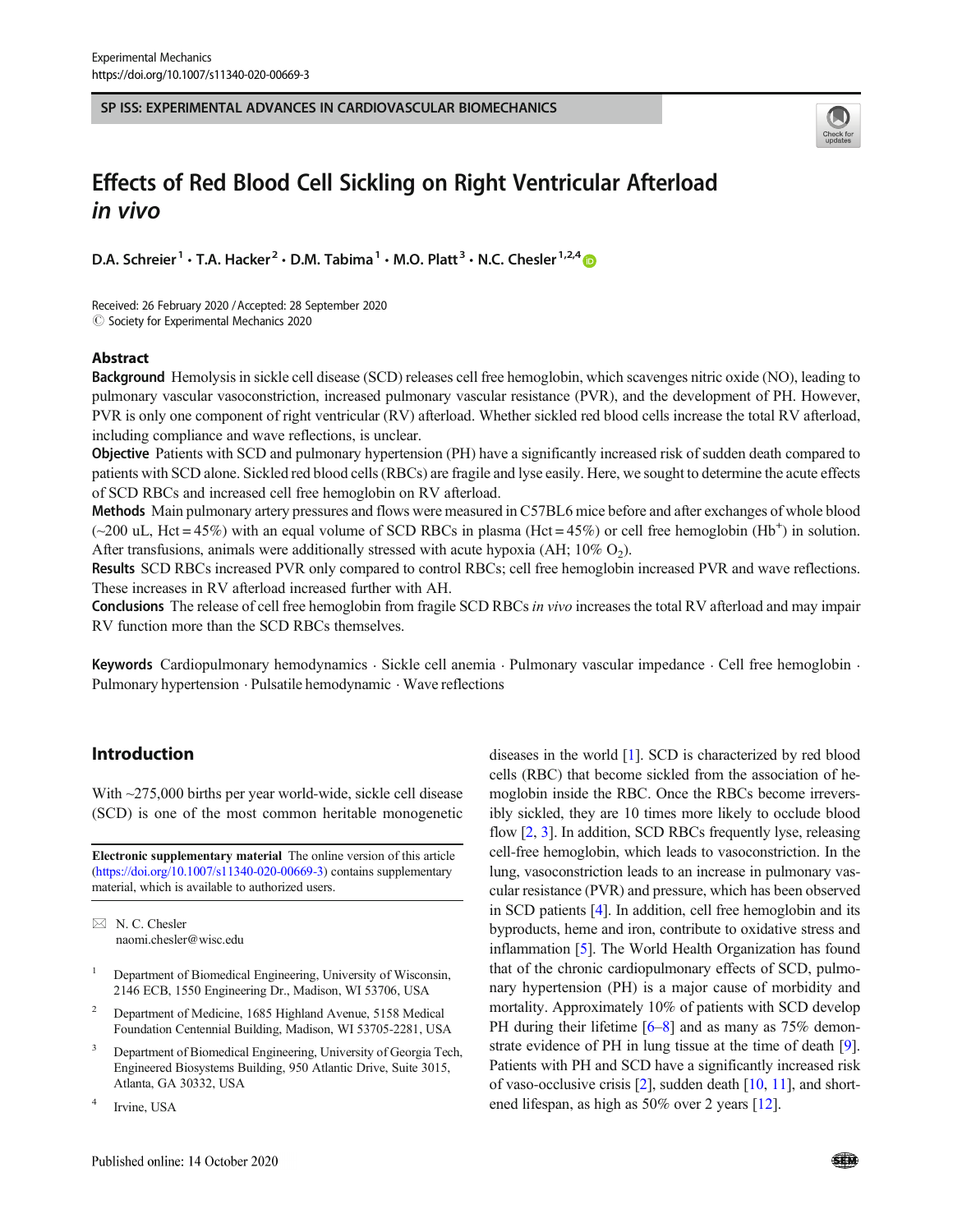Patients with SCD associated PH have only moderate elevation of pulmonary arterial pressures compared to patients with PH alone (30–35 mmHg mean pulmonary artery pressure (mPAP) in SCD, compared to 60–90 mmHg mPAP in patients with PH) [13]. Additionally since SCD is associated with chronic anemia, cardiac output is elevated, primarily driven by a left ventricular response [14]. Moderate pressure elevation despite increased cardiac output suggests relatively low PVR in SCD patients with PH, which has been confirmed clinically  $[13, 15-18]$  so it is perhaps not surprising that patients with SCD associated PH do not respond to standard treatments for PH [19]. Nevertheless, PH in SCD dramatically increases mortality via mechanisms that are not well understood [20].

The SCD research community has debated whether the release of hemoglobin is the primary driver of PH in SCD [21]. Hemolysis, correlated to an increase in RBC intracellular density [22], releases cell free hemoglobin into the plasma, which binds nitric oxide in solution. The scavenging of nitric oxide, a potent vasodilator, has been postulated as one of the primary causes of PH [2, 21, 23]. The release of cell free hemoglobin increases PVR [2]; cell free hemoglobin may also decrease pulmonary vascular compliance since it decreases aortic compliance [24]. Moreover, loss of pulmonary vascular compliance has been suggested to decrease survival in SCD [25]. In patients with PH alone, decreases in compliance predict morbidity and mortality [26].

Pulmonary vascular compliance is a component of the total right ventricular (RV) afterload, or opposition to blood flow faced by the RV. PVR, which is a more commonly used metric of RV afterload, reflects only opposition to steady flow; compliance and also wave reflections reflect opposition to pulsatile flow [27]. We postulate that increases in total RV afterload, specifically decreases in compliance and increases in wave reflections, contribute to PH in SCD. In patients with PH alone, decreased main pulmonary arterial compliance is predictor of early mortality [26]. If true in SCD, measuring total RV afterload or main pulmonary artery compliance could predict increased mortality.

In this study we sought to investigate the impact of SCD RBCs and cell free hemoglobin on pulmonary pulsatile hemodynamics in vivo in otherwise healthy mice. Mice offer a consistent and reproducible model to measure resistance and compliance of the pulmonary vasculature, and our lab has extensive experience with these techniques [28–31]. We hypothesized that SCD RBCs administered acutely would increase PVR and wave reflections and decrease compliance, and that cell free hemoglobin would have similar effects. We also tested the hypothesis that RBCs with increased density (with chemical treatment) would increase RV afterload by releasing  $Hb^+$  upon lysis or other mechanisms.

#### Materials and Methods

#### Mice

Male C57BL6/J and Berkeley SCD mice, 14 weeks-old, were obtained from Jackson Laboratory (Bar Harbor, ME) and used either as donors for RBCs (C57BL6 and Berkeley) or for in vivo experiments (C57BL6). Mice used for in vivo experiments were divided into five separate groups: (i) injected with control RBCs (CTL RBCs)  $(n = 8)$ ,  $(ii)$  injected with RBCs chemically-treated to have increased density (treated RBCs)  $(n = 8)$ ,  $(iii)$  injected with SCD RBCs  $(n = 8)$ ,  $(iv)$  injected with cell free hemoglobin in solution (Hb+)  $(n = 9)$  or  $(v)$  injected with saline solution  $(n = 1)$ 9). Details of these injections are provided below. The University of Wisconsin-Madison Institutional Animal Care and Use Committee approved all procedures.

#### Red Blood Cell Preparation

Whole blood was drawn from donor mice (C57BL6 and SCD) and centrifuged at 500 g for 15 min. Then, the plasma, buffy coat and top layer of cells were removed. RBCs were resuspended to a Hct of ~45%, consistent with normal Hct levels in mice, with osmolality and PH balanced saline and centrifuged three more times to remove all non-RBC components. To create SCD-like increased RBC intracellular density, RBCs were exposed to nystatin (15 μg/ml, Sigma–Aldrich, Germany) for 48 h per prior studies [32]. These chemicallytreated RBCs were centrifuged at 500 g for 15 min 8 times with isotonic saline and then were resuspended to 45% Hct with isotonic buffered saline. Cell free hemoglobin was purchased (Sigma–Aldrich, Germany) and suspended in solution at two concentrations (100 μM and 200 μM in isotonic buffered saline). The concentrations chosen were based on values observed clinically when SCD patients are exercising or in vaso-occlusive crisis, respectively [33, 34].

#### Injections and In Vivo Hemodynamic Measurements

Mice were instrumented for main pulmonary artery pressure and flow measurements as previously described [30, 29]. In brief, under deep anesthesia with urethane to preserve heart rate (2 mg/g body weight), mice were intubated for ventilation and placed on a heated pad to maintain body temperature The chest cavity was then opened to expose the right ventricle and a 1.0F pressure-tip catheter (Millar Instruments, Houston, TX) was inserted through a puncture in the right ventricular free wall and then advanced into the main pulmonary artery (PA). PA pressure was recorded at 5 kHz on a hemodynamic workstation (Cardiovascular Engineering, Norwood, MA) while flow was simultaneously measured via ultrasound (Visualsonics, Toronto, Ontario, Canada) with a 30 MHz probe and recorded with the same hemodynamic workstation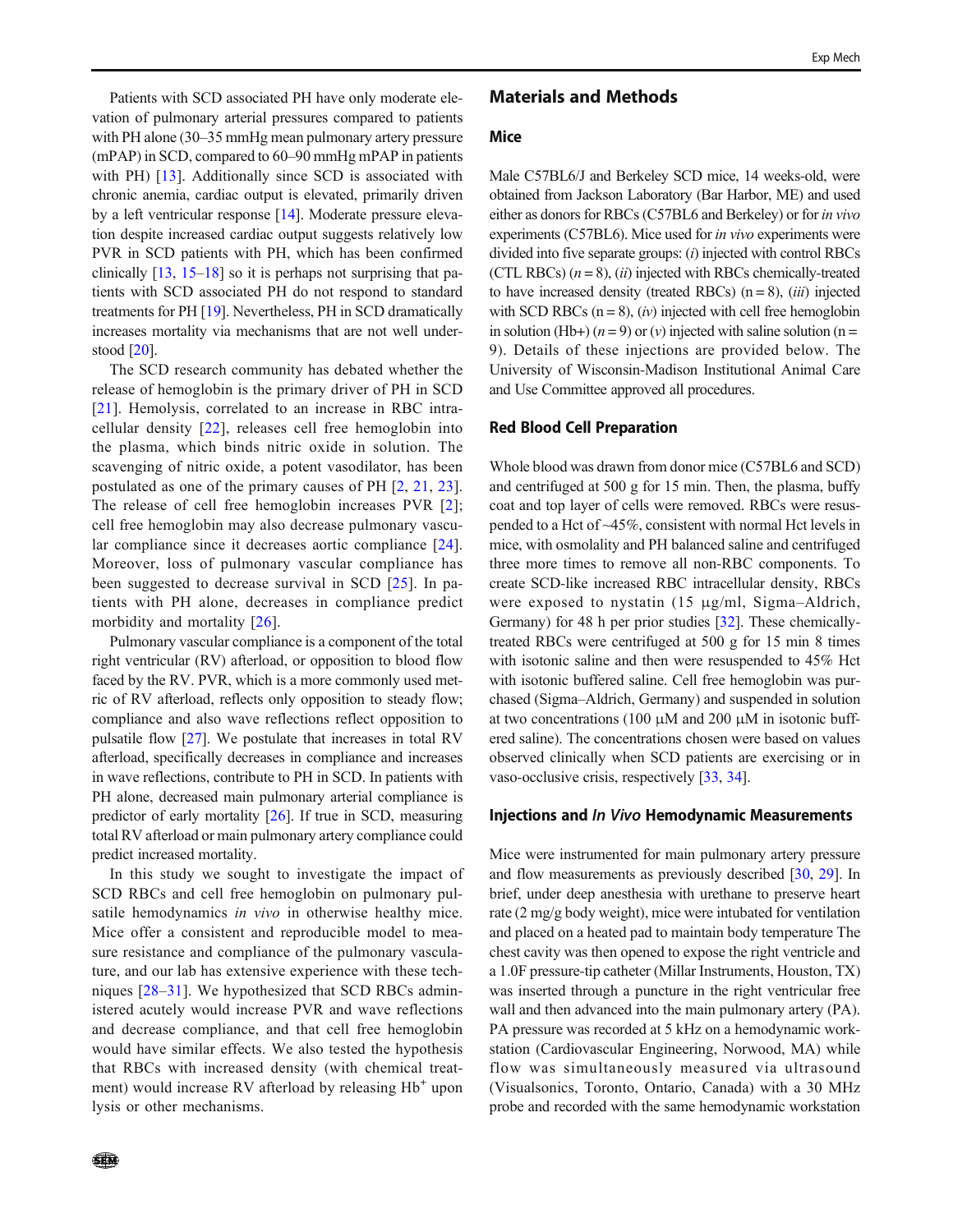(Fig. 1). The probe was angled until the maximal velocity signal was obtained. Measurement at this point allows for better detection of the main pulmonary artery inner diameter (MPA ID), which was used to convert the flow velocity signal to volume flow rate (Q) assuming a circular cross-section. The signals were visually checked for quality and recorded for later analysis.

After all measurements were completed at baseline,  $\sim$ 200 μL of blood was extracted from the superior vena cava through the jugular vein (Fig. 1) and replaced with an equal volume of blood containing one of the following: (i) CTL RBCs,  $(ii)$  treated RBCs,  $(iii)$  SCD RBCs,  $(iv)$  Hb<sup>+</sup> in solution, or  $(v)$  saline solution. After a five-minute stabilization period, all hemodynamic measurements were repeated, and this cycle was repeated once more, for  $2 \sim 200 \mu L$  blood replacements followed by exposure to acute hypoxic (AH) ventilation (10%  $O<sub>2</sub>$ ) lasting five minutes, resulting in 4 total sets of pressure and flow measurements. In addition to simulating acute stress, AH was used to replicate the hypoxic consequences of SCD.

Hematocrit was measured after each 200-μL blood extraction. Before euthanasia, a 500-μL sample of blood was taken for either viscosity analysis or blood gas measurement. Blood gas levels were measured with a portable analyzer and CG4+ cartridge immediately after extraction (I-STAT, Abbott Laboratories, Princeton, NJ). Viscosity analysis was performed with samples drawn into a closed tube for oscillatory tube viscometry (Vilastic-3 Viscoelasticity Analyzer) under normoxic conditions as described previously [29]. In brief, with a small sample volume  $(\sim 1 \text{ ml})$ , a wide range of strain rates (0.1 to 10,000/s) can be applied to the fluid in a

Fig. 1 Schematic of subject instrumentation with an invasive pressure catheter in the right ventricle and non-invasive ultrasound probe used to measure pulmonary artery diameter and blood flow with signals sent to a single data capture system (on the left), and invasive catheter in the superior vena cava for blood exchanges and injections (on the right)

temperature-controlled environment (1 to 95 °C). The resulting shear stress-strain rate relationships are automatically curve-fit to pre-established non-Newtonian rheological models to enable quantification of fluid properties.

## In Vivo Hemodynamic Calculations

Pressure (P) and flow (Q) measurements were analyzed as previously described [30, 29] using a custom software and hemodynamic workstation (Cardiovascular Engineering, Norwood, MA). Total PVR was calculated as mean PA pressure divided by Q averaged over the cardiac cycle (i.e., CO). Total pulmonary arterial compliance was calculated from an exponential fit to the PA pressure decay during diastole [35]. Characteristic impedance  $(Z_C)$  was calculated from the ratio of the change in pressure to the change in flow in early ejection. That is,  $Zc = \frac{dP}{dQ}$ , where dP and dQ are taken during the linear portion when plotting  $P$  and  $Q$ . An assumption inherent in this calculation is that the system is free from reflections because the reflected waves do not have time to return to the proximal bed so early in the cardiac cycle [35]. We calculated pulse wave velocity (PWV) as  $PWV = \frac{Ze^{*}A}{\rho}$  assuming the density of blood  $\rho = 1060 \text{ kg/m}^3$  and cross-sectional area  $A = \frac{\pi}{4}$  $(MPA ID)^2$ . Finally, the pulmonary arterial pressure waveform was separated into forward  $(P_f)$  and backward  $(P_b)$  traveling components using the linear wave separation method [ $36$ ]. The index of global wave reflections (RQ) was calculated as the ratio of the amplitude of  $P_b$  to  $P_f$ .

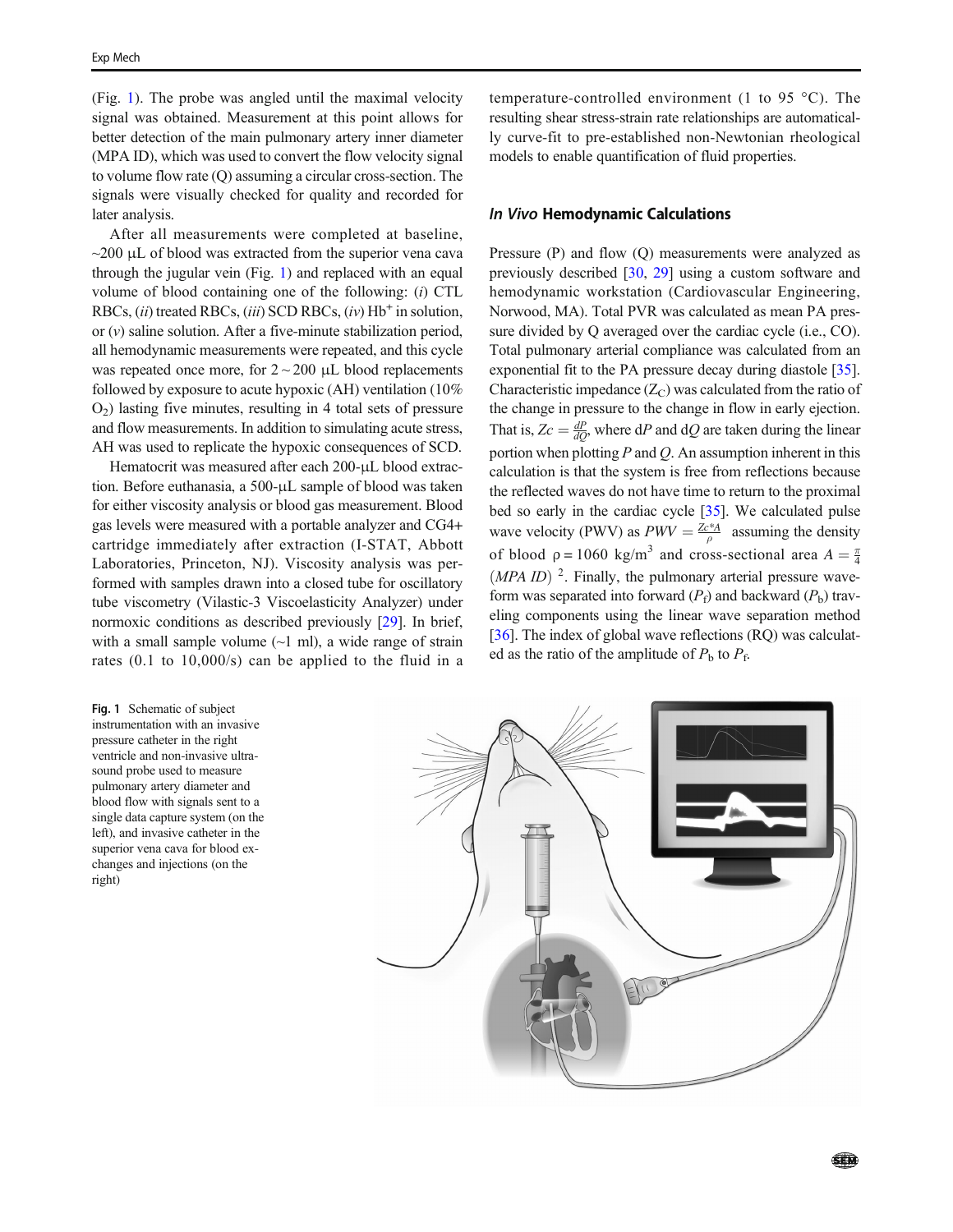#### Statistical Analysis

The significances of the overall changes in parameters with blood replacement were assessed using a one-way analysis of variance (ANOVA) for condition (CTL RBCs, treated RBCs, SCD RBCs, Hb<sup>+</sup> in solution, or saline solution) or generalized least squares for repeated measurements (with subsequent blood replacements). When the ANOVA reached statistical significance, Tukey multiple comparisons were used for post hoc analysis. Data were considered significant for P-values less than 0.05. All data are presented in terms of means  $\pm$ standard error. Statistical analysis was performed using R software (Foundation for Statistical Computing, USA, version 2.14.0).

## Results

#### Body Weight and Hematocrit

The average body weight for mice in each experimental group was not different (Supplemental data Table 1 and 2). Acute injection of CTL RBCs, treated RBCs, SCD RBCs, Hb<sup>+</sup> and saline did not alter hematocrit (Supplemental data Table 1 and 2).

## Effects of Blood Replacements on Pulmonary Pressure, Systemic Pressure, and Heart Rate

Mean pulmonary artery pressure (mPAP) did not changes under any conditions with normoxic ventilation (Supplemental data Table 1 and 2) but decreased significantly in the SCD RBC group after exposure to AH. Systolic pulmonary arterial pressure (sPAP) and diastolic pulmonary arterial pressure (dPAP) changed in the same way as mPAP, only decreasing in the SCD AH data (data not shown). Systemic pressure did not change in any of the 5 groups with normoxic ventilation or AH. Heart rate decreased significantly after AH exposure in both the Hb + group and the saline solution group (Supplemental data Table 1 and 2).

## Effects of Blood Replacements on Resistance and Cardiac Output

While mPAP did not change, cardiac output (CO) decreased after the second blood replacements in the SCD RBC group; with AH, CO decreased in the Hb<sup>+</sup> group and decreased further in the SCD group (Fig. 2). CO did not decrease with blood replacement using control RBCs, treated RBCs, or saline solution (Fig. 2; Supplemental data Table 1 and 2). Calculated as the ratio of mPAP to CO, total pulmonary vascular resistance (PVR) increased after the second blood replacements in the SCD RBC and  $Hb<sup>+</sup>$  groups and with AH



Fig. 2 Cardiac output normalized to baseline (same group) values for control (CTL RBCs), infusion of cell free hemoglobin (Hb<sup>+</sup>), and SCD RBCs. No pattern used for baseline measurements, diagonal pattern for measurements after 2nd blood replacement, and square pattern for measurements after AH. \*P < 0.05 vs. baseline; †P < 0.05 vs. 2nd blood replacement

remained elevated in these two groups but did not significantly increase further (Fig. 2; Supplemental data Tables 1 and 2).

## Effects of Blood Replacements on Wave Reflections, Compliance and Blood Measurements

Wave reflections  $(R<sub>O</sub>)$  significantly increased in the Hb<sup>+</sup> group but did not change for any other group (Fig. 4; Supplemental data Table 1 and 2). Characteristic impedance  $(Z_C)$  did not change significantly in any of the 5 groups. Pulse wave velocity (PWV), main pulmonary artery diameter, pulmonary pulse pressure and pulmonary arterial compliance did not change after any blood replacement using either RBCs or solutions (Supplemental data Table 1 and 2).

Blood viscosity was not changed in solutions containing CTL RBCs, treated RBCs or SCD RBCs; the solutions for treated RBCs and SCD RBCs contained 10% of each type with CTL RBCs (400 μL of injected blood at 45% hematocrit compared to total blood volume of mouse of 1.8 ml) comprising the rest (data not shown). Blood gas levels did not change in mice injected with CTL RBCs, treated RBCs, or SCD RBCs (data not shown).

#### **Discussion**

To investigate the blood cell factors that contribute to PH in SCD, we quantified the impact of SCD RBCs and cell free hemoglobin on pulmonary pulsatile hemodynamics in vivo in otherwise healthy mice. Our results demonstrate that both SCD RBCs and cell free hemoglobin increase opposition to blood flow by increasing PVR (Fig. 3). Interestingly, instead of increasing pressures, the increased PVR led to a decrease in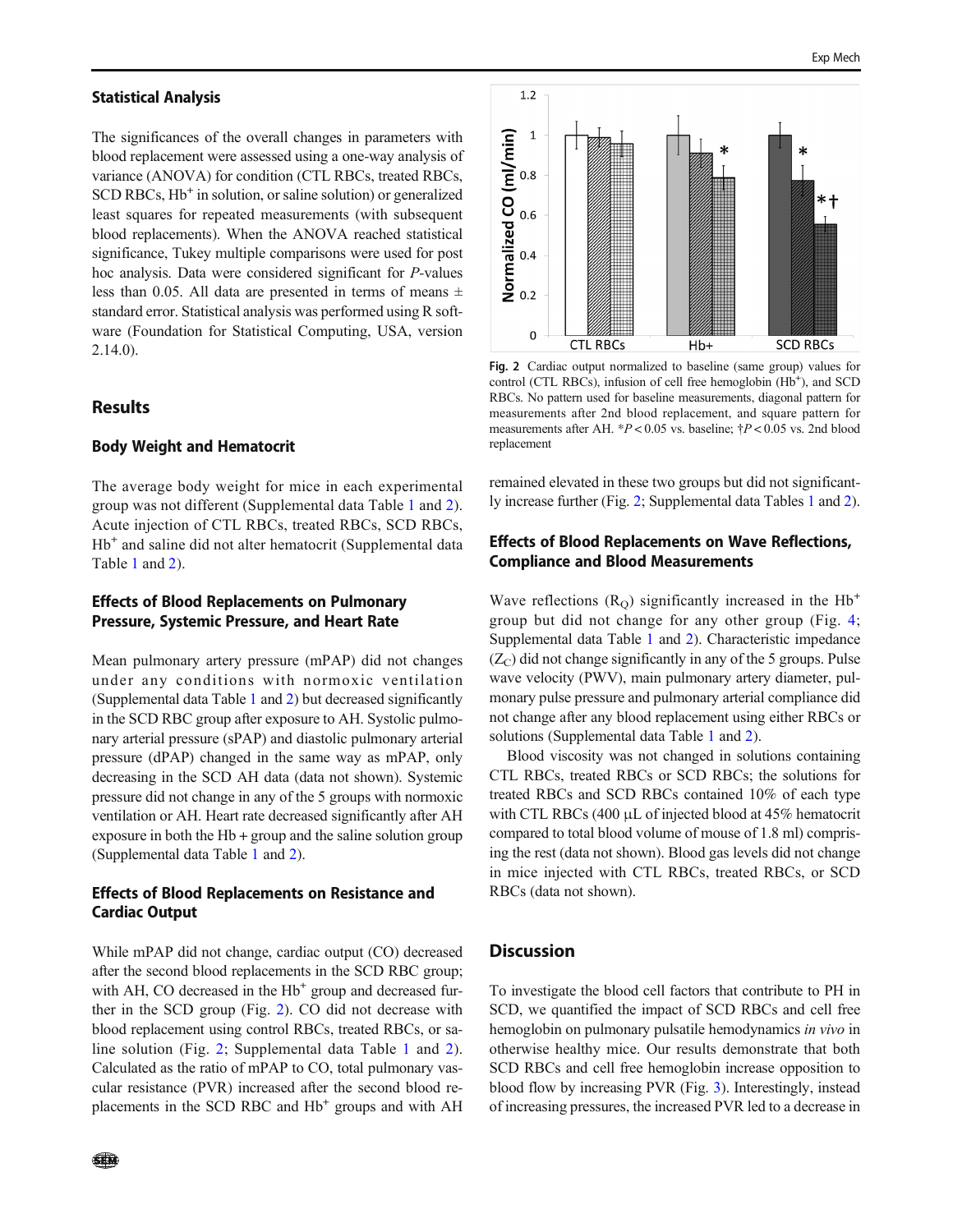

Fig. 3 Total pulmonary vascular resistance (PVR) calculated as mPAP/ CO normalized to baseline (same group) for control (CTL RBCs), infusion of cell free hemoglobin (Hb<sup>+</sup>), and SCD RBCs. No pattern used for baseline measurements, diagonal pattern for measurements after 2nd blood replacement, and square pattern for measurements after AH.  $*P < 0.05$  vs. baseline;  $\dagger P < 0.05$  vs. 2nd blood replacement

cardiac output in these animals. Acute administration of cell free hemoglobin also increased wave reflections measured in the main pulmonary artery. While the increase in resistance from cell free hemoglobin administration is expected from distal vasoconstriction, the increase in wave reflections and thus RV afterload is a novel finding (Fig 4).

An important component of the RV afterload is the resistance to (steady) blood flow. Infusion of either SCD RBCs or cell free hemoglobin in solution increased the resistance to flow in healthy mouse lungs. Instead of leading to PH, however, the increase in PVR led to a decrease in CO. Our group



Fig. 4 Pulmonary arterial wave reflections (RQ) calculated as the ratio of the amplitude of backward traveling components  $(P_b)$  to forward traveling components  $(P_f)$  for control (CTL RBCs), infusion of cell free hemoglobin (Hb<sup>+</sup>), as well as and SCD RBCs. No pattern used for baseline measurements, diagonal pattern for measurements after 2nd blood replacement, and square pattern for measurements after AH.  $*P < 0.05$  vs. baseline;  $\dagger P < 0.05$  vs. 2nd blood replacement

has previously observed this phenomenon in mice exposed chronic hypoxia and/or blood exchanges [28, 29]. If it also occurs in humans, this finding is potentially clinically significant because it suggests that increases in mPAP with SCD progression may dramatically underestimate increases in PVR. Indeed, many patients with PH-SCD present with only moderate increases in pressure [8] but have higher mortality than SCD patients [18]. Greater RV overload in PH-SCD may be a critical factor.

RV afterload depends on resistance, compliance and the magnitude of wave reflection in the pulmonary circulation [27]. While SCD RBCs had no effect on the pulsatile components of the RV afterload in healthy mice, infusion of cell free hemoglobin increased wave reflections to the RV. In canine studies using acute hypoxia to induce vasoconstriction, there was an increase in the backward reflected wave, resulting in increased RV afterload [37, 38]. Another study in utero in fetal lambs demonstrated that wave reflections were increased in the highly constricted pulmonary vasculature, and the combination of increased resistance and wave reflections contributed to the low blood flow profiles to fetal lungs [39]. Therefore, the increase in wave reflections with Hb<sup>+</sup> infusion may have contributed to the drop in CO in these conditions, but it was not as dramatic as the drop in CO with SCD RBC infusion. Moreover, since neither arterial compliance nor characteristic impedance were altered by Hb<sup>+</sup> infusion, it is unclear what the impact would be on morbidity or mortality. Increased wave reflections have been linked to a decrease in proximal vascular compliance [40] but the decreases in compliance in patients with PH alone predict morbidity and mortality [26].

Increased RBC intracellular density due to frequent sickling and unsickling cycles [31] is thought to contribute to hemolysis and subsequent increases in cell free hemoglobin concentration [41, 42]. While the impact of intracellular RBC density on flow has been tested in vitro [43–45], no study to date has investigated the impact of RBC density in vivo. Our results suggest that increased RBC density alone is insufficient to either increase hemolysis or increase RV afterload.

The impact whole SCD blood on flow also has been tested in vitro [43–47], but we are the first to measure the impact of SCD RBCs on flow in healthy mouse lungs. To do so, we used multiple controls including CTL RBCs and saline solution. We designed this study to maintain hematocrit under all conditions for all groups and there were no observed changes in hematocrit. Whole blood viscosity also did not change in samples representative of the mixtures infused into animals when measured under normoxic conditions. While whole blood viscosity is modified in SCD, and more so under hypoxic conditions, our blood samples contained a mixture of healthy and SCD RBCs, with a higher proportion of healthy RBCs. Despite the relatively low proportion of SCD RBCs, RV afterload was dramatically increased after infusion and increased further with AH.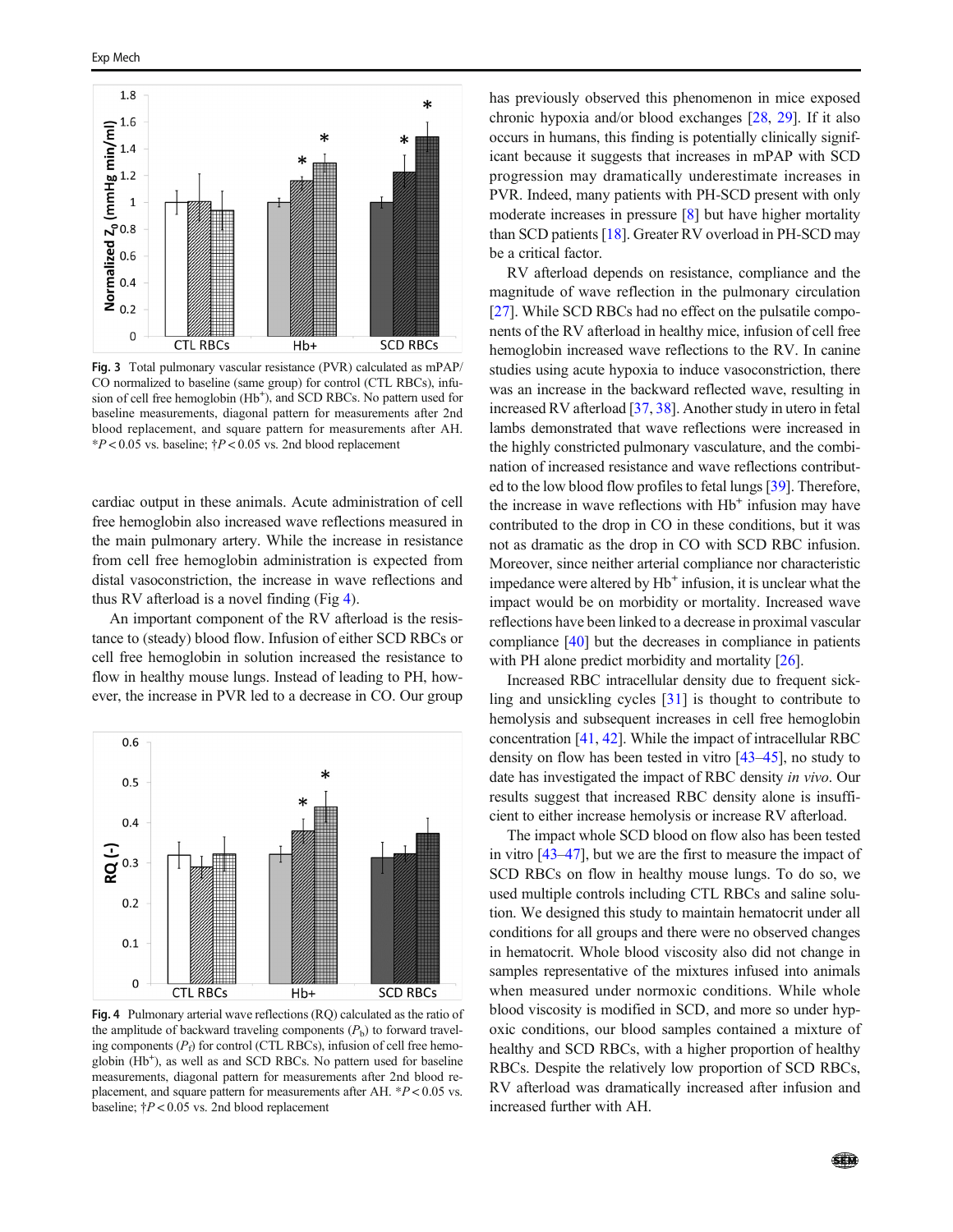In SCD, the blood cell abnormalities investigated independently here combine to increase the steady and pulsatile components of RV afterload. Our results suggest that release of cell free hemoglobin due to SCD RBC lysis is a major contributor to both components of the RV afterload, likely by causing vasoconstriction throughout the vasculature. In contrast, the sickling defect in SCD RBCs contributes only to the steady component of the RV afterload, PVR, likely by becoming lodged in the microcirculation. Also, in SCD, chronic abnormalities in the lung vasculature may contribute to the development and progression of PH either on their own or by augmenting the effects of Hb + and SCD RBCs found here in healthy lungs.

There are a number of limitations to consider in these experimental results. First, we did not observe a typical hypoxic pulmonary vasoconstriction (HPV) after five minutes of 10% hypoxic ventilation. We have observed HPV in previous studies of mouse cardiovascular physiology [29], but we suspect that the stress of multiple injections before acute hypoxia may have complicated the typical vasoconstriction response. Alternatively, a longer duration of hypoxia exposure may be required under conditions of multiple injections. Second, we measured neither right ventricular stroke volume nor contractility in our experiments, which could contribute to the reported changes PVR and CO and could suggest cardiotoxic events. Differential effects of SCD RBCs and Hb + on the heart and pulmonary vasculature could have confounded our interpretation of the data. Third, since SCD patients are exposed to additive effects of cell free hemoglobin and sickled red blood cells, an impactful study in the future would elucidate the additive effects of each.

In conclusion, while SCD RBCs increased PVR only, cell free hemoglobin increased PVR and wave reflections. Therefore, the release of cell free hemoglobin from lysis of fragile SCD RBCs in vivo may impair RV function more than the SCD RBCs themselves.

Acknowledgments We thank Dr. Ron R. Magness for the use of the viscometer. We would also like to thank Gaoussou Diarra for his surgical expertise performing the *in vivo* hemodynamic measurements.

Authors' Contributions David Schreier<sup>1,2,3,4</sup>, Timothy Hacker<sup>1,2,4</sup>, Diana Tabima<sup>1,4</sup>, Manu O. Platt<sup>1,4</sup>, Naomi Chesler<sup>1,4</sup>

- 1. Designed research.
- 2. Performed research.
- 3. Analyzed data.
- 4. Wrote the paper.

Funding This study is supported by National Institutes of Health (NIH), NIH R21-HL086939 (NCC) and NIH F31 HL128088–01 (DAS).

#### Compliance with Ethical Standards

Conflict of Interest No conflicts of interest, financial or otherwise, are declared by the author(s). The University of Wisconsin-Madison Institutional Animal Care and Use Committee approved all procedures.

#### References

- 1. Organization W.H (2006) Sickle-cell anaemia: Report by the Secretariat. 59th World Health Assembly. 11
- 2. Machado RF, Farber HW (2013) Pulmonary hypertension associated with chronic hemolytic anemia and other blood disorders. Clin Chest Med 34(4):739–752
- 3. Maciaszek JL, Andemariam B, Lykotrafitis G (2011) Microelasticity of red blood cells in sickle cell disease. J Strain Anal Eng Des 46(5):368–379
- 4. Bunn HF, Nathan DG, Dover GJ, Hebbel RP, Platt OS, Rosse WF, Ware RE (2010) Pulmonary hypertension and nitric oxide depletion in sickle cell disease. Blood 116(5):687–692
- 5. Gaggar A, Patel RP (2016) There is blood in the water: hemolysis, hemoglobin, and heme in acute lung injury. Am J Physiol Lung Cell Mol Physiol 311(4):L714–l718
- 6. Ataga KI, Sood N, de Gent G, Kelly E, Henderson AG, Jones S, Strayhorn D, Lail A, Lieff S, Orringer EP (2004) Pulmonary hypertension in sickle cell disease. Am J Med 117(9):665–669
- De Castro LM et al (2008) Pulmonary hypertension associated with sickle cell disease: clinical and laboratory endpoints and disease outcomes. Am J Hematol 83(1):19–25
- 8. Gordeuk VR, Castro OL, Machado RF (2016) Pathophysiology and treatment of pulmonary hypertension in sickle cell disease. Blood 127(7):820–828
- 9. Haque AK, Gokhale S, Rampy BA, Adegboyega P, Duarte A, Saldana MJ (2002) Pulmonary hypertension in sickle cell hemoglobinopathy: a clinicopathologic study of 20 cases. Hum Pathol 33(10):1037–1043
- 10. Ander S, MacLennan M, Bentil S, Leavitt B, Chesler N (2005) Pressure-induced vector transport in human saphenous vein. Ann Biomed Eng 33(2):202–208
- 11. Charache S (1994) Sickle cells and sudden death. J Lab Clin Med 124(4):473–474
- 12. Castro O, Hoque M, Brown BD (2003) Pulmonary hypertension in sickle cell disease: cardiac catheterization results and survival. Blood 101(4):1257–1261
- 13. Fonseca GH et al (2012) Pulmonary hypertension diagnosed by right heart catheterisation in sickle cell disease. Eur Respir J 39(1):112–118
- 14. Mushemi-Blake S, Melikian N, Drasar E, Bhan A, Lunt A, Desai SR, Greenough A, Monaghan MJ, Thein SL, Shah AM (2015) Pulmonary Haemodynamics in sickle cell disease are driven predominantly by a high-output state rather than elevated pulmonary vascular resistance: a prospective 3-dimensional echocardiography/ Doppler study. PLoS One 10(8):e0135472
- 15. Mehari A, Gladwin MT, Tian X, Machado RF, Kato GJ (2012) Mortality in adults with sickle cell disease and pulmonary hypertension. Jama 307(12):1254–1256
- 16. Parent F, Bachir D, Inamo J, Lionnet F, Driss F, Loko G, Habibi A, Bennani S, Savale L, Adnot S, Maitre B, Yaïci A, Hajji L, O'Callaghan DS, Clerson P, Girot R, Galacteros F, Simonneau G (2011) A hemodynamic study of pulmonary hypertension in sickle cell disease. N Engl J Med 365(1):44–53
- 17. Leight L et al (1954) Hemodynamic studies in sickle cell anemia. Circulation 10(5):653–662
- 18. Fonseca G, Souza R (2015) Pulmonary hypertension in sickle cell disease. Curr Opin Pulm Med 21(5):432–437
- 19. Machado RF, Barst RJ, Yovetich NA, Hassell KL, Kato GJ, Gordeuk VR, Gibbs JSR, Little JA, Schraufnagel DE, Krishnamurti L, Girgis RE, Morris CR, Rosenzweig EB, Badesch DB, Lanzkron S, Onyekwere O, Castro OL, Sachdev V, Waclawiw MA, Woolson R, Goldsmith JC, Gladwin MT, on behalf of the walk-PHaSST Investigators and Patients (2011) Hospitalization for pain in patients with sickle cell disease treated with sildenafil